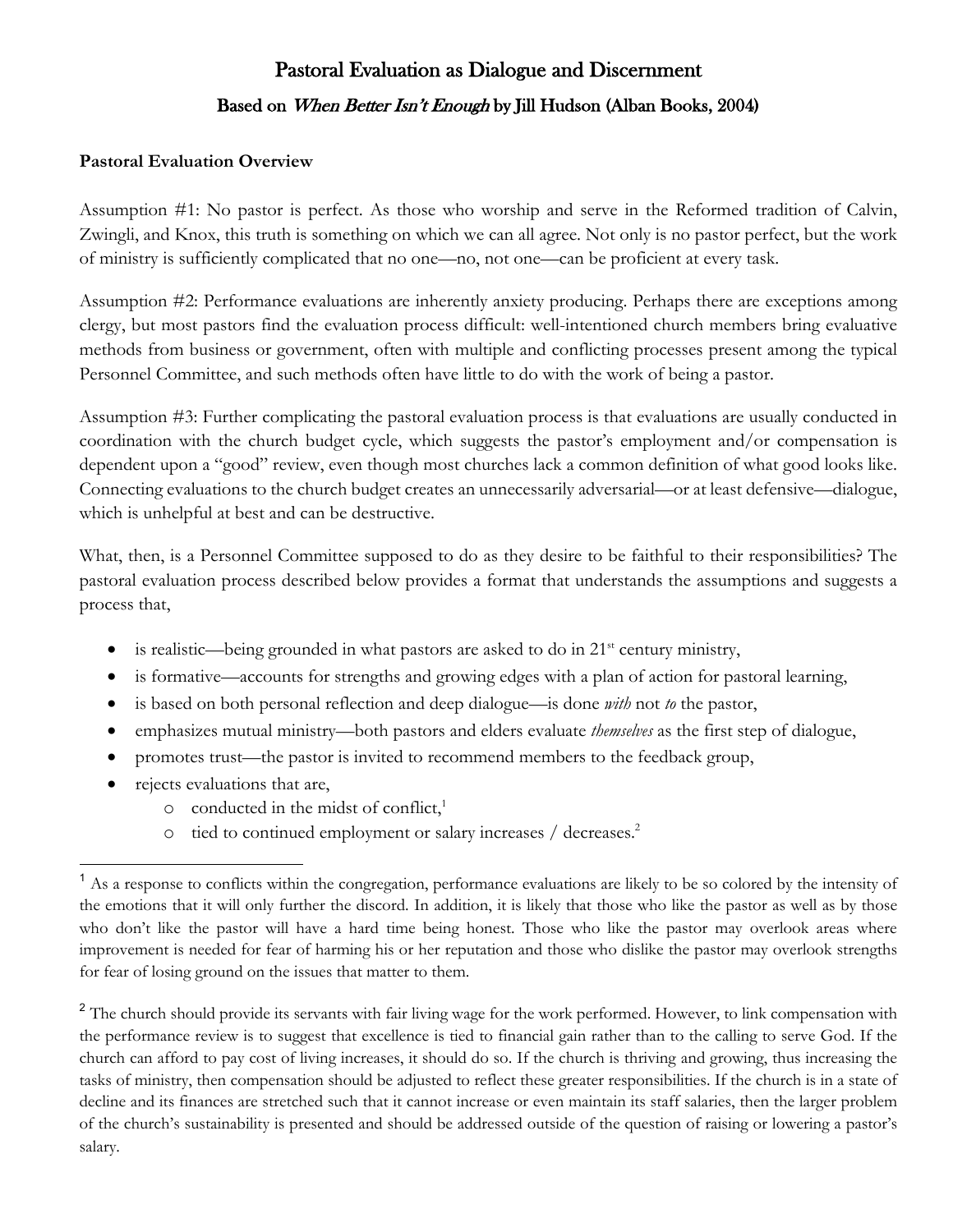#### **Pastor Evaluation Themes**

- 1. The ability to maintain personal, professional, and spiritual balance.
- 2. The ability to guide a transformational faith experience (conversion).
- 3. The ability to motivate and develop a congregation to be a "mission outpost" (help churches reclaim their role in reaching new believers).
- 4. The ability to develop and communicate a vision.
- 5. The ability to interpret and lead change.
- 6. The ability to promote and lead spiritual formation for church members.
- 7. The ability to provide leadership for high-quality, relevant worship experiences.
- 8. The ability to identify, develop, and support lay leaders.
- 9. The ability to build, inspire, and lead a "team" of both staff and volunteers.
- 10. The ability to manage conflict.
- 11. The ability to navigate successfully the world of technology.
- 12. The ability to be a lifelong learner.

## **Steps in the Process**

*Step #1 – Feedback Group:* Churches often assign performance evaluations to a Personnel Committee, who may or may not know all that a pastor does. In addition to the official team designated to conduct evaluations, church members knowledgeable of the pastor's work should be invited, including people the pastor trusts and requests be a part of the feedback group. The feedback group should be no less than three and no more than seven persons.

*Step #2 – Choose Themes*: Any attempt to discuss all twelve tasks in a single evaluation would be overwhelming both for the pastor and the church members conducting the evaluation. Therefore, each year no more than three or four themes should be discussed, on a rotating basis. If a time-sensitive or obvious growth area is mutually identified by the pastor and elders on Session, that theme can be added to the rotation for the given year.

*Step #3 – Personal Reflection:* To create a mutual dialogue, the first act of feedback is inward. Both pastors and feedback group members are invited to set aside time for personal reflection to ask *of themselves*, "How am I doing with what I am called to do?" Because pastors, elders and church members are a team, we must each do our part.

*Step #4 – Evaluation:* Feedback group members are invited to respond to their self-evaluation and the pastor's evaluation using the following numerical scale in responding to the questions: 4—very effective; 3—effective; 2 not very effective; 1—not applicable. Space should be provided for comments after each question. Each member should be given several weeks to complete the forms to provide time for research, if needed. The completed forms are given to the chairperson of the committee or to that person's designee for compilation. The evaluation numbers are listed for each area on the compiled form, and the comments are listed under each characteristic being reviewed. The final, compiled version is provided to all members of the committee and to the pastor at least one week before the formal review.

*Step #5 – Dialogue:* A meeting between the feedback group and pastor should occur within one week of the final, compiled version of the report being provided to the pastor. At this meeting, focus should be on naming and appreciating strengths and discussing growth areas, recognizing that performance improvement often requires a team effort of elders, members and pastors working together. A growth plan that includes action items for the pastor and Session should be drafted following this meeting and submitted to Session for their review.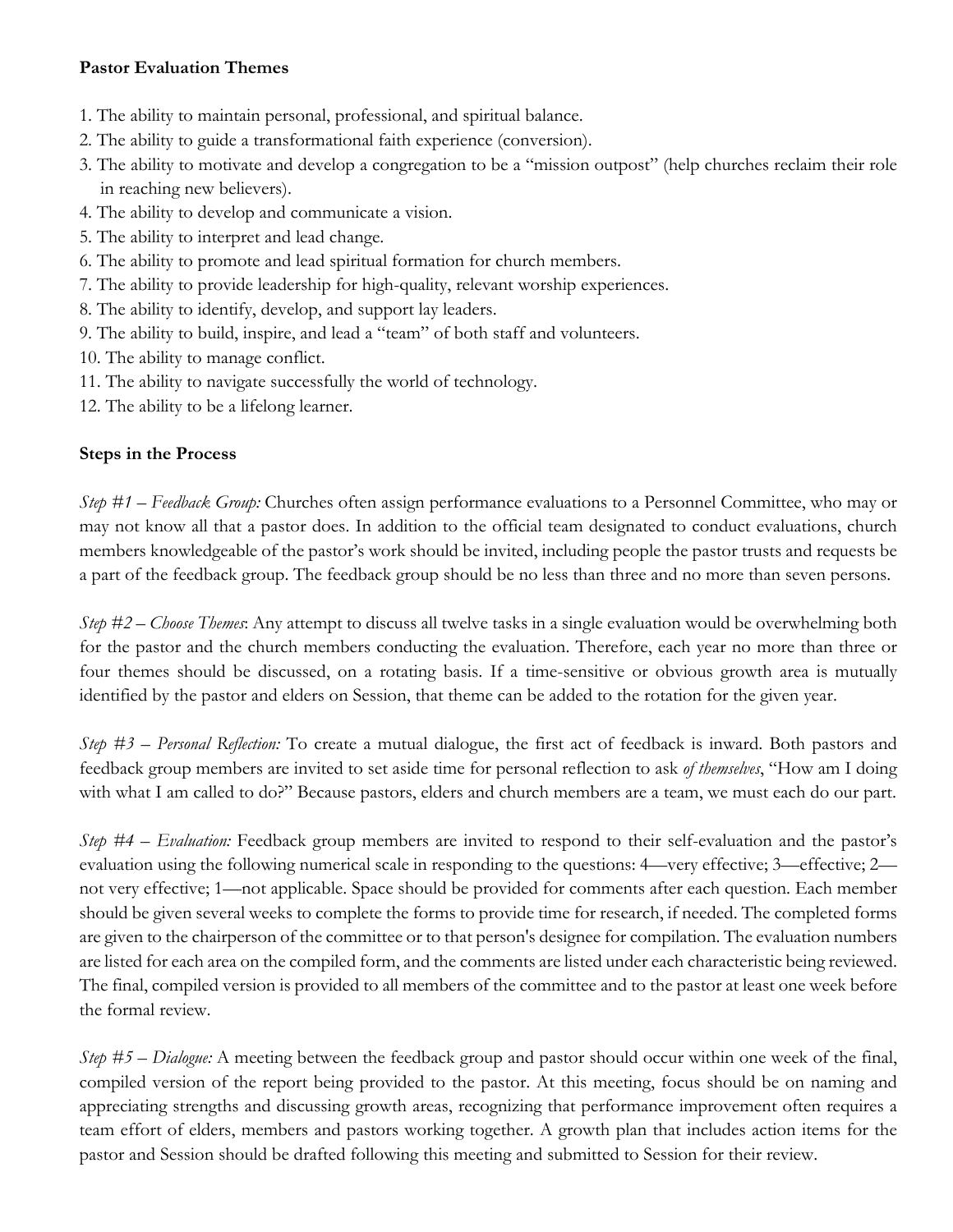# Elder Review Questions

Each Elder will reflect on and write answers to four questions each year of service. One portion of the Session meeting will be set aside to discuss the answers in small groups and as a whole the important issues that arise.

#### **YEAR 1 Review Questions**

#### **Characteristic 1: The Ability to Maintain Personal, Professional, and Spiritual Balance**

- 1. Do I perform my volunteer duties within a reasonable number of hours?
- 2. Do I conduct myself in a professional manner when serving the church in an official capacity?
- 3. Do I honor my status as a member of the congregation by participating fully in its life, not limiting my involvement to the areas in which I serve?
- 4. Do I maintain a spiritual life, including personal prayer and other devotional activities?

## **Characteristic 2: The Ability to Guide a Transformational Faith Experience**

- 1. Am I comfortable talking about my faith with others?
- 2. Can I direct someone exploring faith for the first time to the programs of my church that might be of assistance?
- 3. Do I seek out new members of our church and find ways to make them feel included?

## **Characteristic 3: The Ability to Build, Inspire, and Lead a Volunteer Team/Committee**

- 1. How have I contributed to building an active committee?
- 2. Do I understand how to moderate a productive meeting? (If not, am I willing to be trained?)
- 3. How have I helped each member of my committee to understand their role and responsibilities?

## **Characteristic 4: The Ability to Navigate Successfully the World of Technology**

- 1. Am I proficient in basic computer skills?
- 2. Can I use the Internet for research or communication related to my area of service?
- 3. Am I able to receive and respond to electronic communication?

#### **YEAR 2 Review Questions**

#### **Characteristic 5: The Ability to Motivate and Develop a Congregation to Be a "Mission Outpost"**

- 1. Am I aware of the specific population my congregation is trying to reach?
- 2. How have I been hospitable and welcoming to visitors?
- 3. Do I invite people to my church and encourage others to do so?
- 4. How does my area of service help people to be more effective evangelists?

## **Characteristic 6: The Ability to Interpret and Lead Change**

- 1. Do I ask for the information I need to understand the rationale and steps for changes in my congregation?
- 2. Can I interpret the rationale for change to others?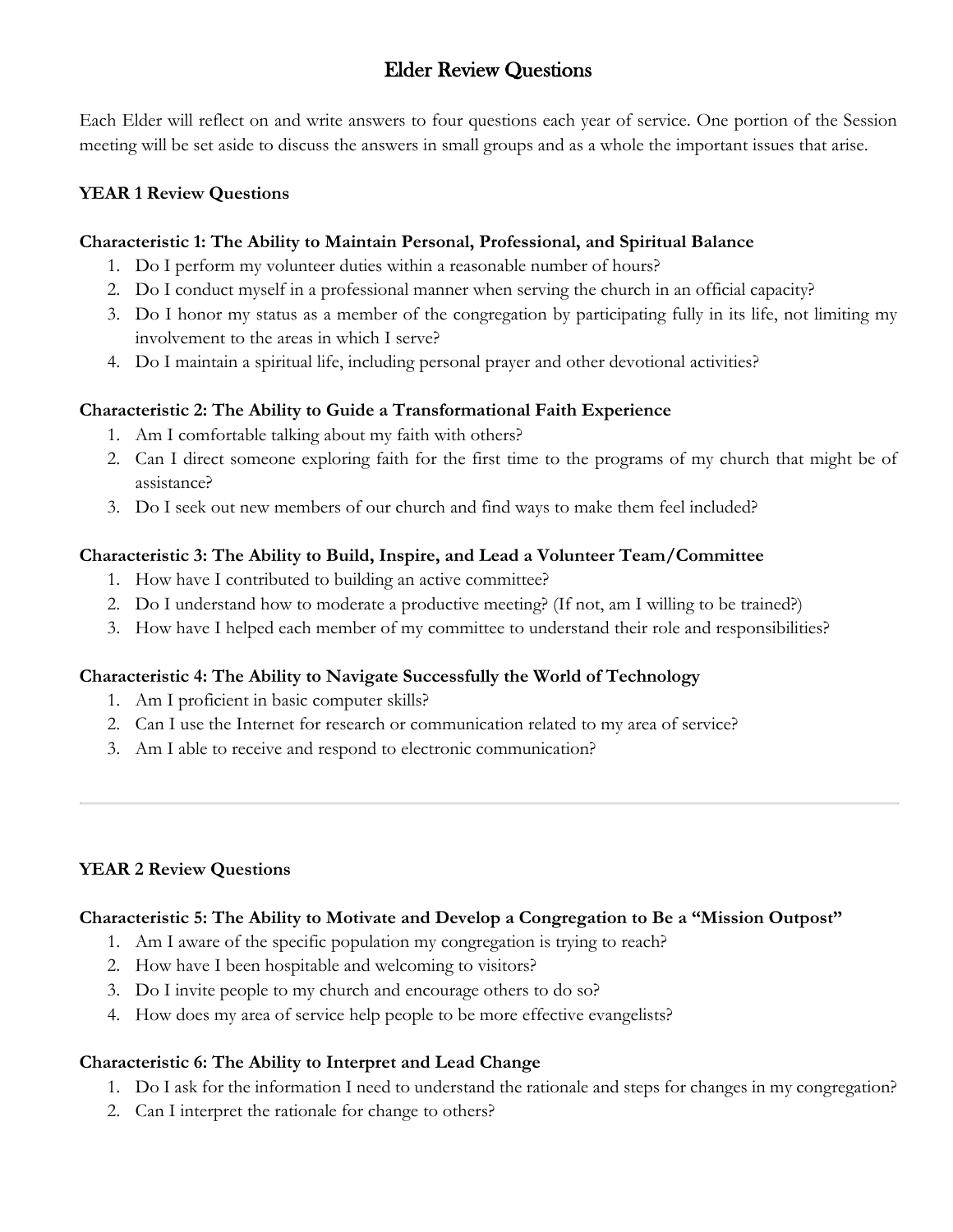#### **Characteristic 7: The Ability to Provide Leadership for High-Quality, Relevant Worship Experiences**

- 1. Do I actively support of the tasks in the worship service or offer helpful feedback on how I think it can be improved (music, ushering, liturgist, sound system, visuals)?
- 2. Am I familiar enough with worship to make a recommendation to someone inquiring about opportunities to get involved?

#### **Characteristic 8: The Ability to Identify, Develop, and Support Lay Leaders**

- 1. Whom have I nurtured into a new leader this year?
- 2. How have I encouraged new members to use their gifts in the life of the congregation?
- 3. In what specific ways did I support current leaders?

#### **YEAR 3 Review Questions**

#### **Characteristic 9: The Ability to Develop, Lead, and Communicate a Vision**

- 1. Can I articulate the vision of our congregation?
- 2. Do I have a vision for my area of volunteer work?
- 3. Have I communicated this vision to the pastor and other volunteers?

#### **Characteristic 10: The Ability to Promote and Lead Spiritual Formation for Church Members**

- 1. Do I understand how my work furthers the spiritual development of members?
- 2. Do I recognize the spiritual gifts of others and encourage them to serve in my congregation?
- 3. Do I refer the names of those who may have gifts for service in the church to the appropriate person?

#### **Characteristic 11: The Ability to Manage Conflict**

- 1. Do I understand my own conflict-management style?
- 2. Do I understand my church's process for grievances?
- 3. Am I willing to ask for help in resolving a conflict?

#### **Characteristic 12: The Ability and Desire to Be a Lifelong Learner**

- 1. Do I have learning goals for this year?
- 2. Do I contribute to creating a learning community within the staff, leadership team, and congregation?
- 3. What workshops or other programs have I attended or books have I read that enhance the performance of my volunteer service?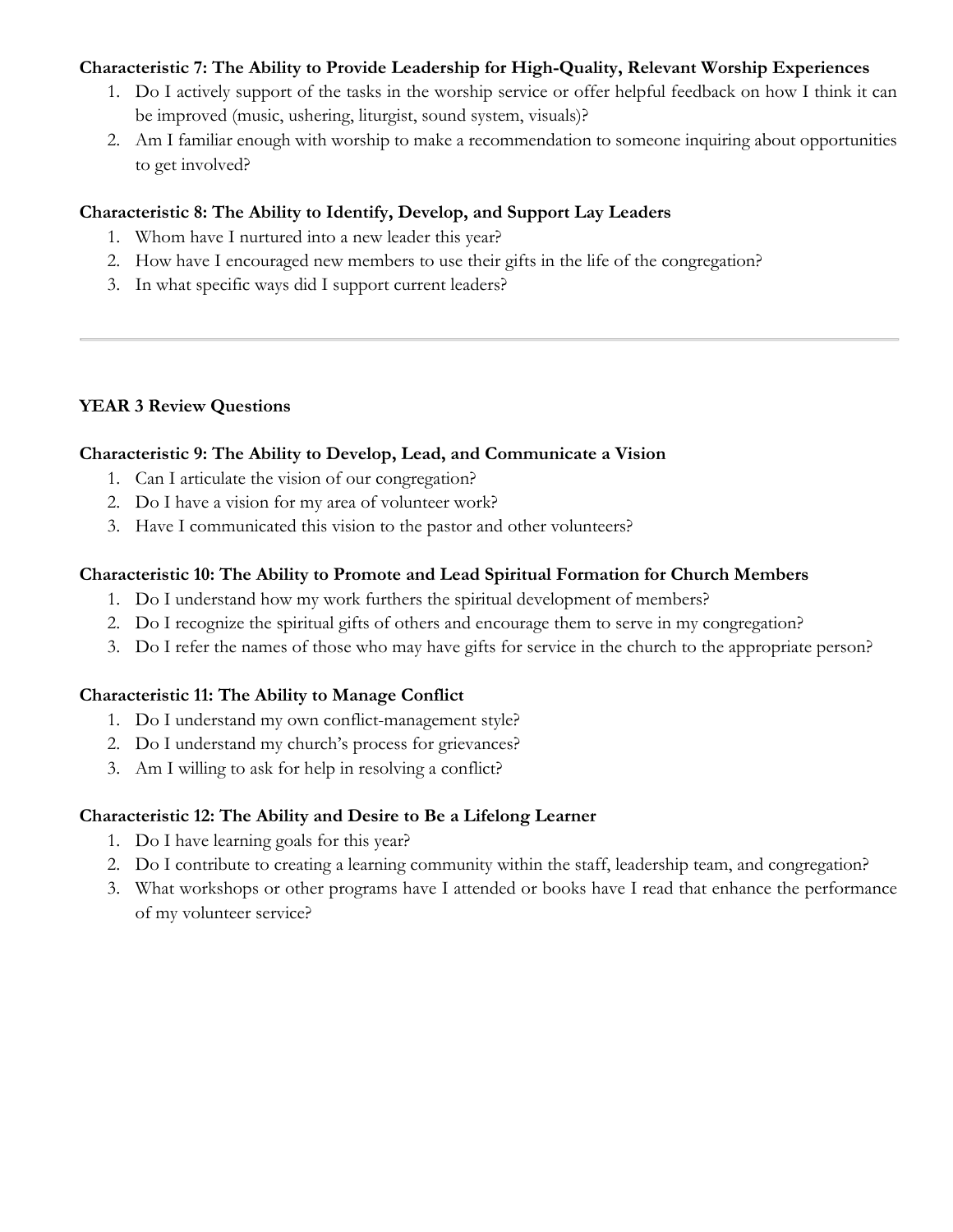# Pastor Review Questions

The following questions correspond to the 12 characteristics of an effective 21st-century pastor. It is intended for use by the pastor to reflect upon the role and tasks of a leader in the context of the congregation's ministry. Space has been provided for additional reflections related to the pastor's responsibilities.

**NOTE FOR ALL OF THE 12 CHARACTERISTICS:** It may be necessary to adapt or modify questions for one or more of the 12 characteristics, especially for associate pastors, part-time pastors, or non-ordained staff. Churches are encouraged to make such modifications in coordination with their church staff as a means to encourage a healthy dialogue.

#### **Characteristic 1: The Ability to Maintain Personal, Professional, and Spiritual Balance**

- 1. How often do I engage in the following?
	- Personal prayer not related to role or function of ministry
	- Bible study not related to the practice of ministry
	- A private spiritual retreat
	- The practice of faithful stewardship
- 2. How often do I participate in worship where I am not the leader?
- 3. Do I have a spiritual director or spiritual friend with whom I meet at least monthly for prayer and reflection on my own spiritual journey?
- 4. Do I participate in an accountability/support group other than a ministerial association?
- 5. How many "days off" do I consistently take each week?
- 6. Do I take all my vacation?
- 7. Do I take at least one portion of it in a two-week block?
- 8. How much time a week is reserved for home life?
	- Four nights a week?
	- Two nights a week?
	- Saturdays?
- 9. For married pastors: How often do I have "date" nights or other regular opportunities for special time with my spouse?
- 10. For single pastors: Do I spend time with friends or other family on a weekly basis?
- 11. Do I have friends who are not members of the congregation?
- 12. Do I have a personal therapist or pastoral counselor identified for times of need?
- 13. Do I have an annual physical?
- 14. How is my diet and exercise?
- 15. Do I have interests or hobbies outside the church?

#### ADDITIONAL REFLECTION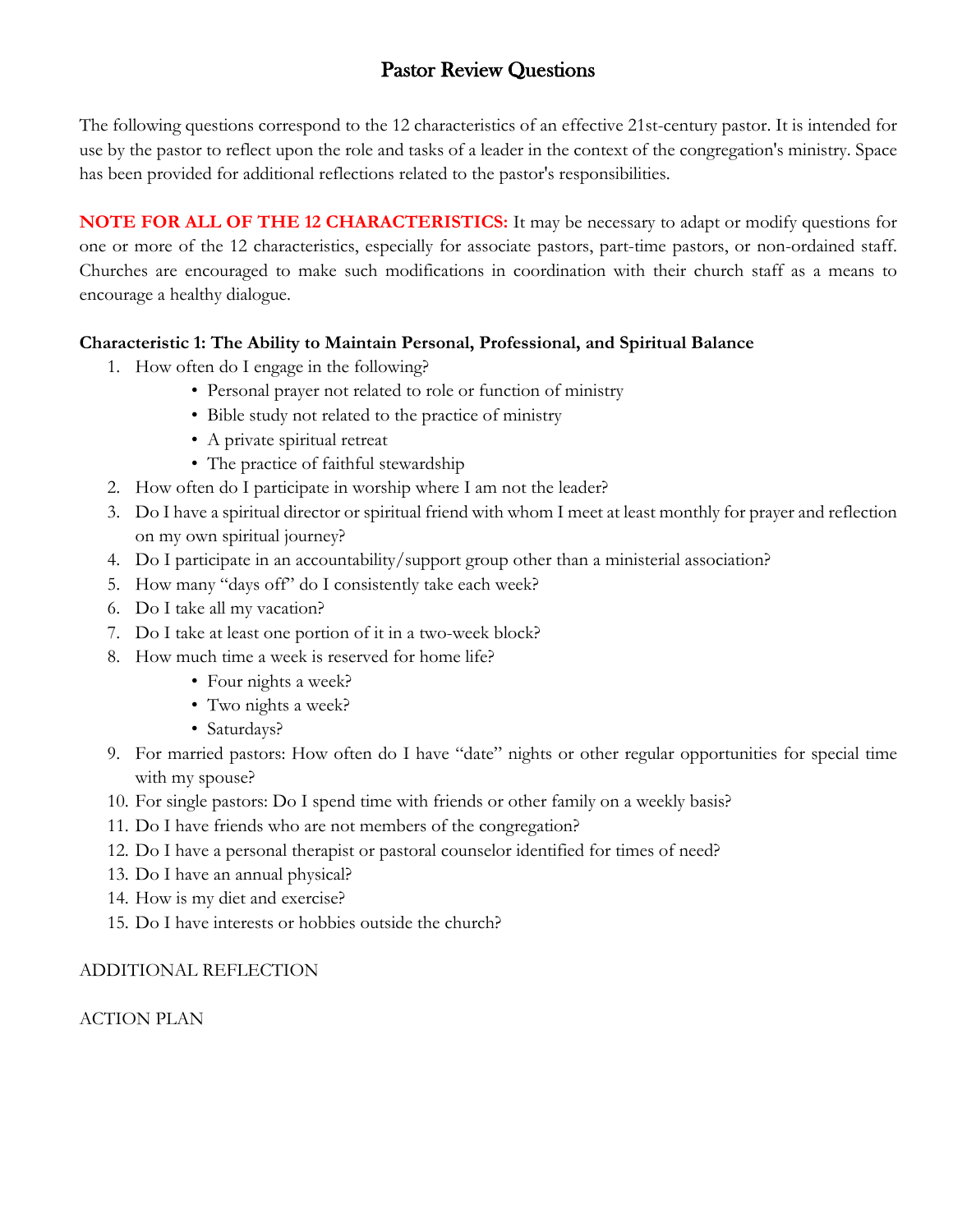## **Characteristic 2: The Ability to Guide a Transformational Faith Experience**

- 1. How many new believers have I nurtured into a relationship with Christ in the past year?
- 2. Do I have contemporary translations of the Bible on hand that I can give away as needed?
- 3. Do I spend time in locations where I might meet individuals without a faith background?
- 4. Do I have a plan for developing new believers into mature disciples?
- 5. How many "mentors for new believers" have I equipped this year?
- 6. Does our congregation have an appropriate ritual of welcome for new members and a social event to welcome them into the congregation?
- 7. Do I encourage people new to the faith to invite their friends and family members into the faith as well?

## ADDITIONAL REFLECTION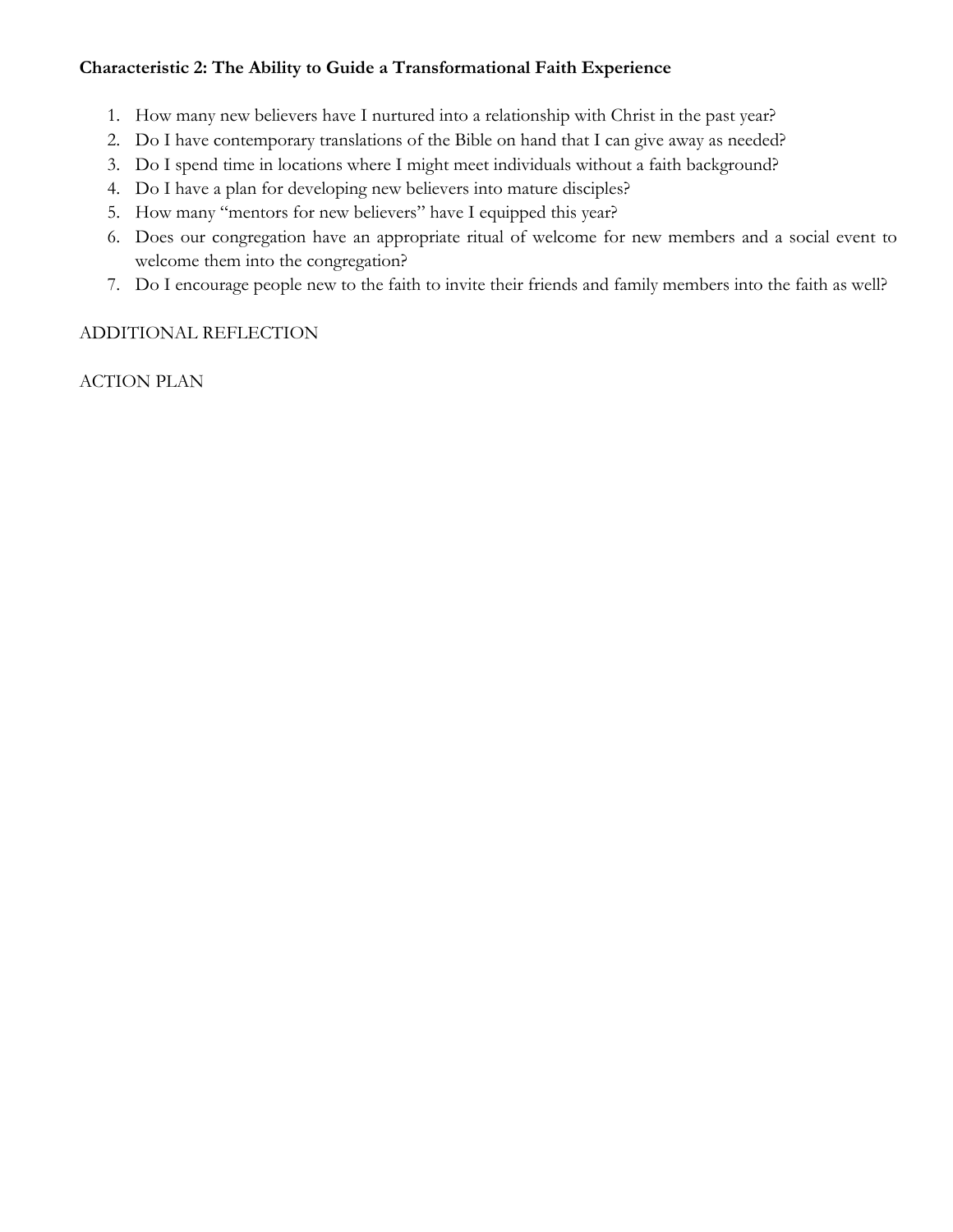#### **Characteristic 3: The Ability to Motivate and Develop a Congregation to Be a "Mission Outpost"**

- 1. How many adult baptisms were performed in my congregation during the past year?
- 2. Is the leadership board clear about the target population this congregation is trying to reach?
- 3. Is the congregation clear?
- 4. Do I nurture those who have a gift for evangelism through one-on-one coaching or in small group settings?
- 5. Is there a formal plan for equipping members as evangelists in my congregation?
- 6. Have I prepared members to place the comfort of new believers above their own?
- 7. How many times have I preached in the past 12 months on the call to be evangelists?
- 8. How have we focused on being a hospitable and welcoming congregation?
- 9. Do we have parking spaces reserved for first-time visitors?
- 10. Do we have parking-lot greeters in addition to those who welcome at the church entrance?
- 11. To what extent is our Sunday school viewed as a tool for reaching neighborhood children and their parents?
- 12. Do our social-action ministries make a statement to the surrounding community that we care deeply for the poor, homeless, and marginalized people in our society?
- 13. Are these individuals welcomed into our church?
- 14. How have we collaborated with other congregations that see themselves as mission outposts in reaching the unchurched in our common community?
- 15. Do we have a plan for assimilating new members into the life of our congregation?

## ADDITIONAL REFLECTION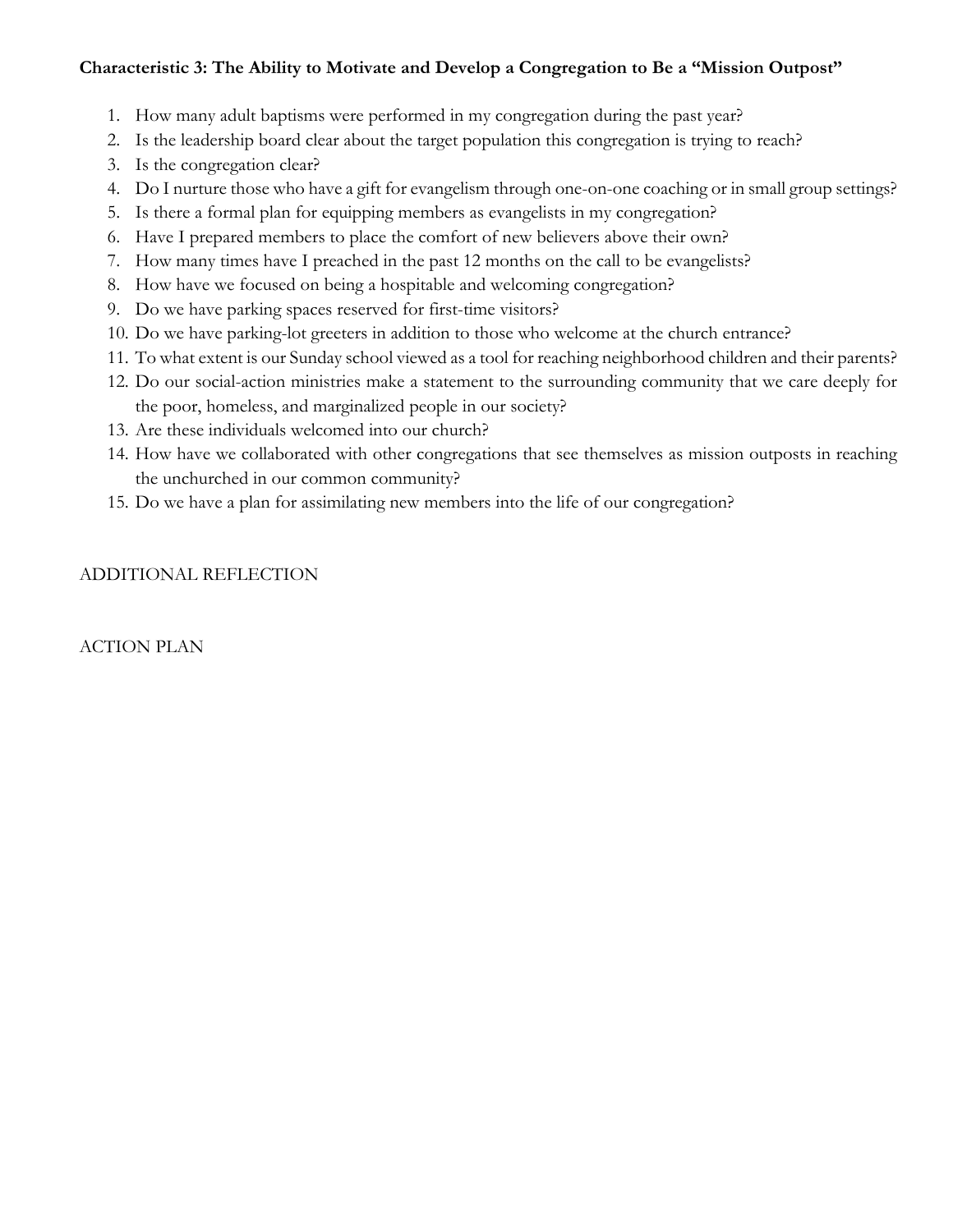#### **Characteristic 4: The Ability to Develop and Communicate a Vision**

- 1. Do I annually share my personal vision for the congregation with the formal leadership board of my church?
- 2. With the congregation?
- 3. Is our vision statement concise and easy to remember?
- 4. How is our vision kept before our membership (banners, letterhead, hymns, Web site, etc.)?
- 5. Is there a process of regular review and evaluation for the vision of the church?
- 6. What percentage of the congregation could articulate the vision statement?
- 7. How many sermons a year focus specifically on the congregation's vision?
- 8. Does our organizational structure equip and support the vision statement?
- 9. Is it easily modified?

#### ADDITIONAL REFLECTION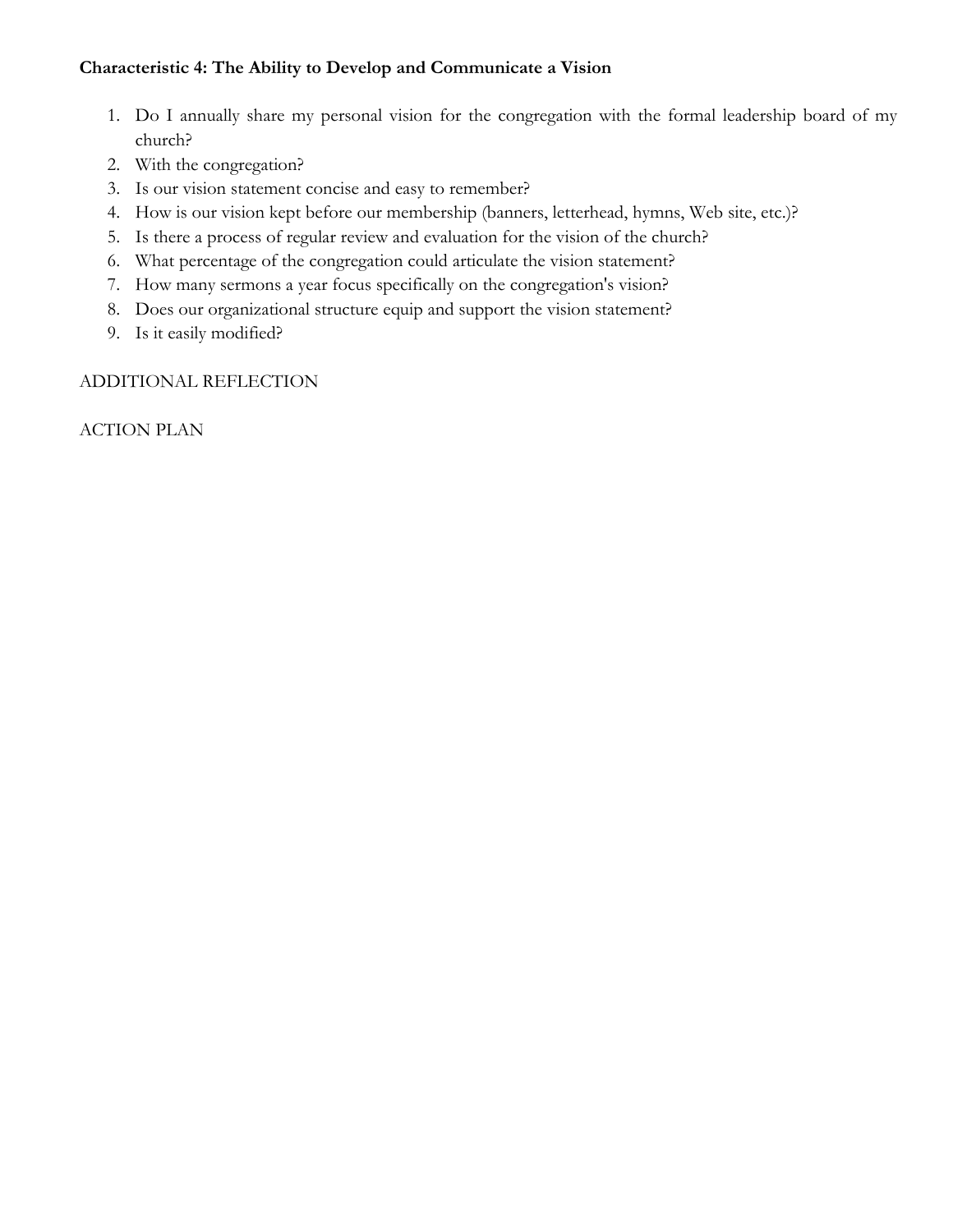#### **Characteristic 5: The Ability to Interpret and Lead Change**

- 1. Have I adequately equipped myself with a working knowledge of change theory?
- 2. Do I feel competent in my diagnostic and planning skills for leading change?
- 3. Am I able to create a sense of urgency that will motivate our congregational leaders to consider the need for change?
- 4. Have I equipped the formal leadership board of the church to understand the dynamics of change?
- 5. Do I build in moments of celebration as we successfully complete small steps toward larger change?
- 6. Am I prepared to minister to those for whom the change, or pace of change, is difficult?

#### ADDITIONAL REFLECTION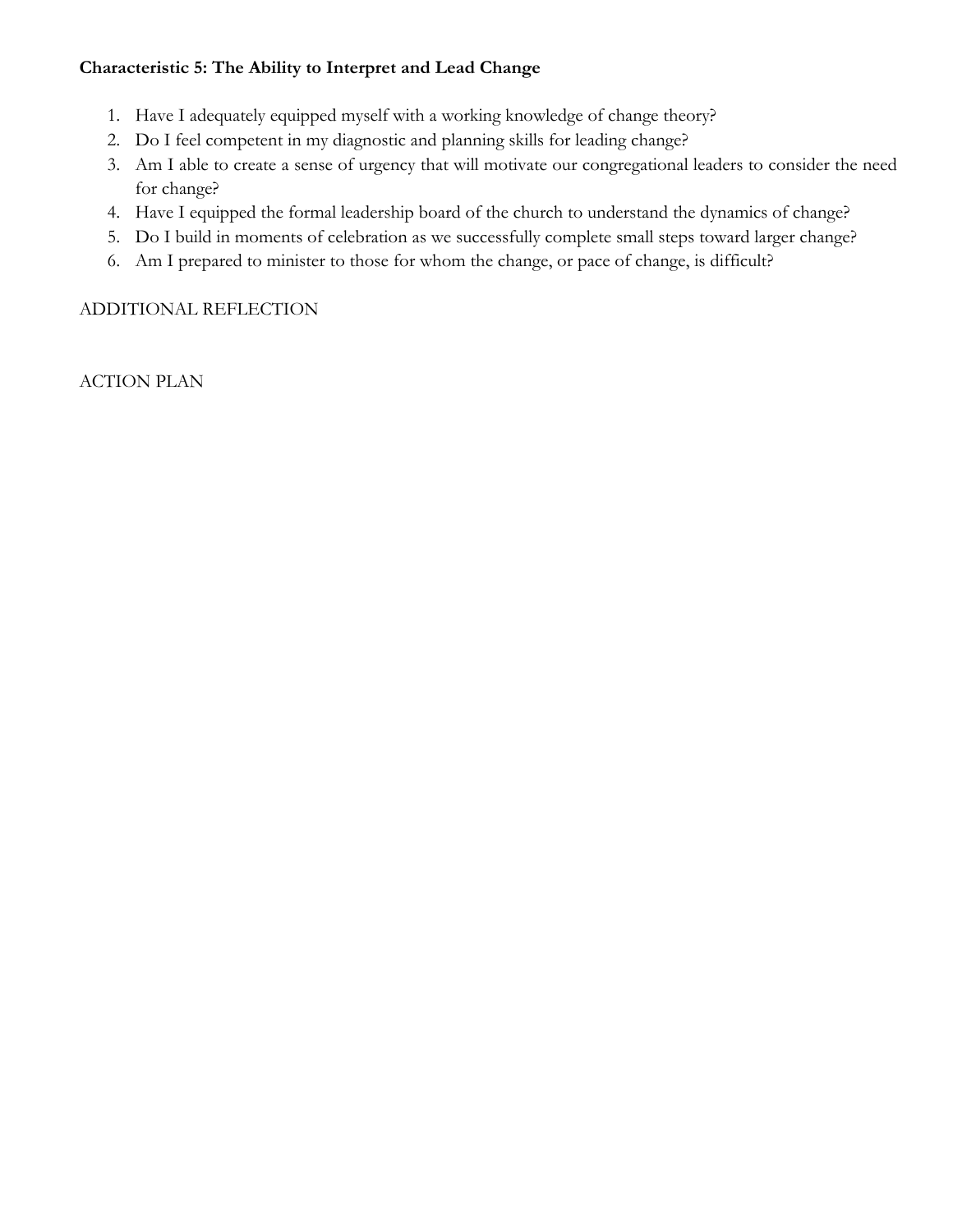## **Characteristic 6: The Ability to Promote and Lead Spiritual Formation for Church Members**

- 1. Do I provide the opportunity for spiritual direction for those seeking a more intentional approach to their spiritual life?
- 2. Is my preaching focused on transforming lives and equipping disciples?
- 3. Am I personally involved in activities in the life of the congregation that promote spiritual growth (e.g., leading Bible study)?
- 4. This involvement will vary depending on the size of the congregation.
- 5. Has our ministry plan provided for multiple options for spiritual growth, recognizing different levels of spiritual maturity?
- 6. Do we have a process by which the spiritual gifts of each member are identified and encouraged?
- 7. Have I identified the gifts for ordained ministry or other church professions in others and challenged them to consider a "call"?

#### ADDITIONAL REFLECTION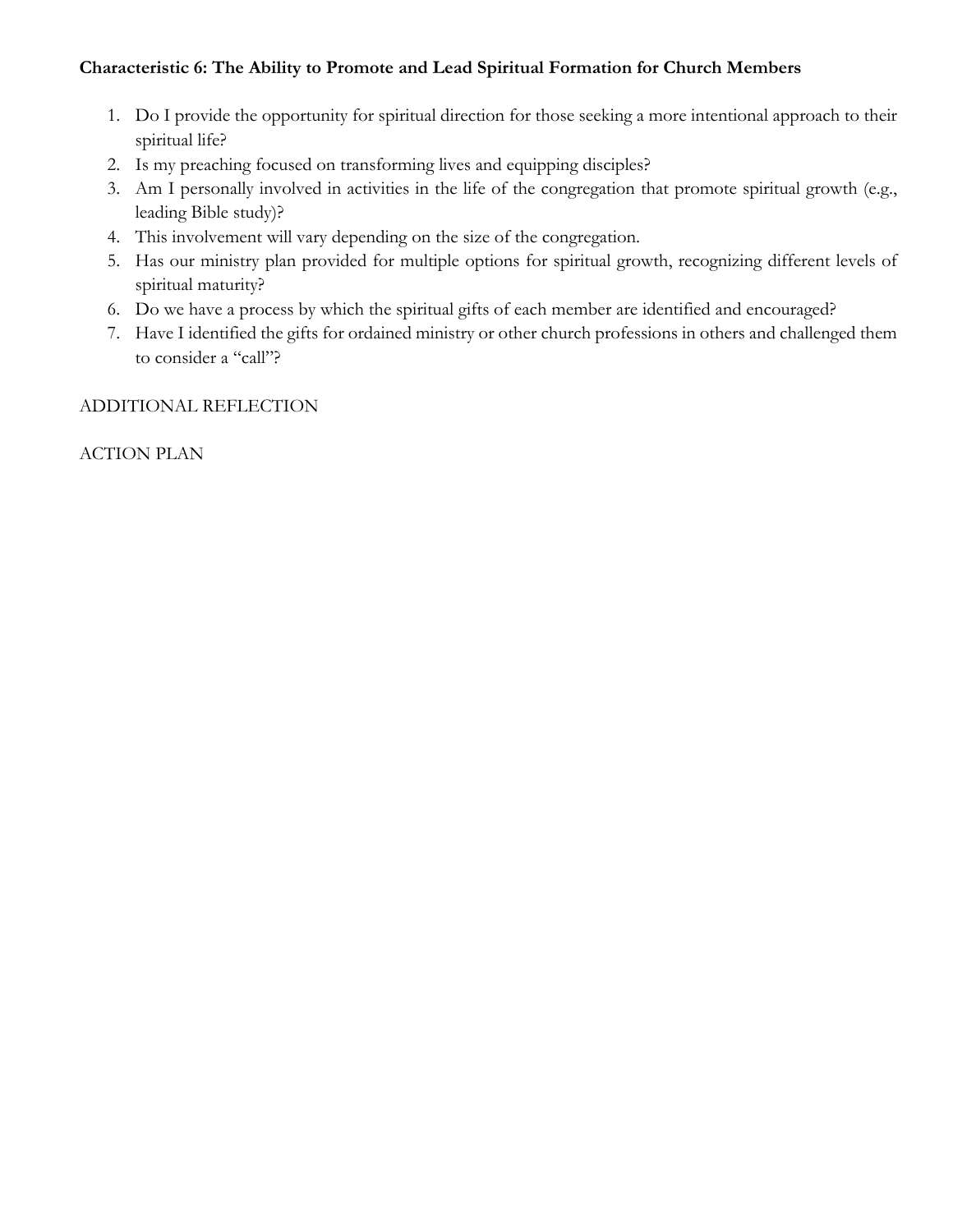## **Characteristic 7: The Ability to Provide Leadership for High-Quality, Relevant Worship Experiences**

- 1. Have I participated in at least one continuing-education event focused on preaching or leading worship in the past year?
- 2. Is there sufficient diversity in worship (number of services or styles) to reach both believers and potential new believers?
- 3. Is our worship service understandable for those with little or no exposure to the faith?
- 4. Is our bulletin easy to follow, with all congregational prayers and responses printed?
- 5. Do we have a special service for those who are initial explorers of the Christian faith?
- 6. Is the music in worship relevant to the population we are trying to reach?
- 7. Am I up-to-date on generational theory and what younger generations are looking for spiritually and in a worshiping community?
- 8. Am I willing to reprioritize my pastoral tasks to make room for new services of worship that address new needs?
- 9. Am I willing to get out of my own comfort zone for the sake of reaching others?

## ADDITIONAL REFLECTION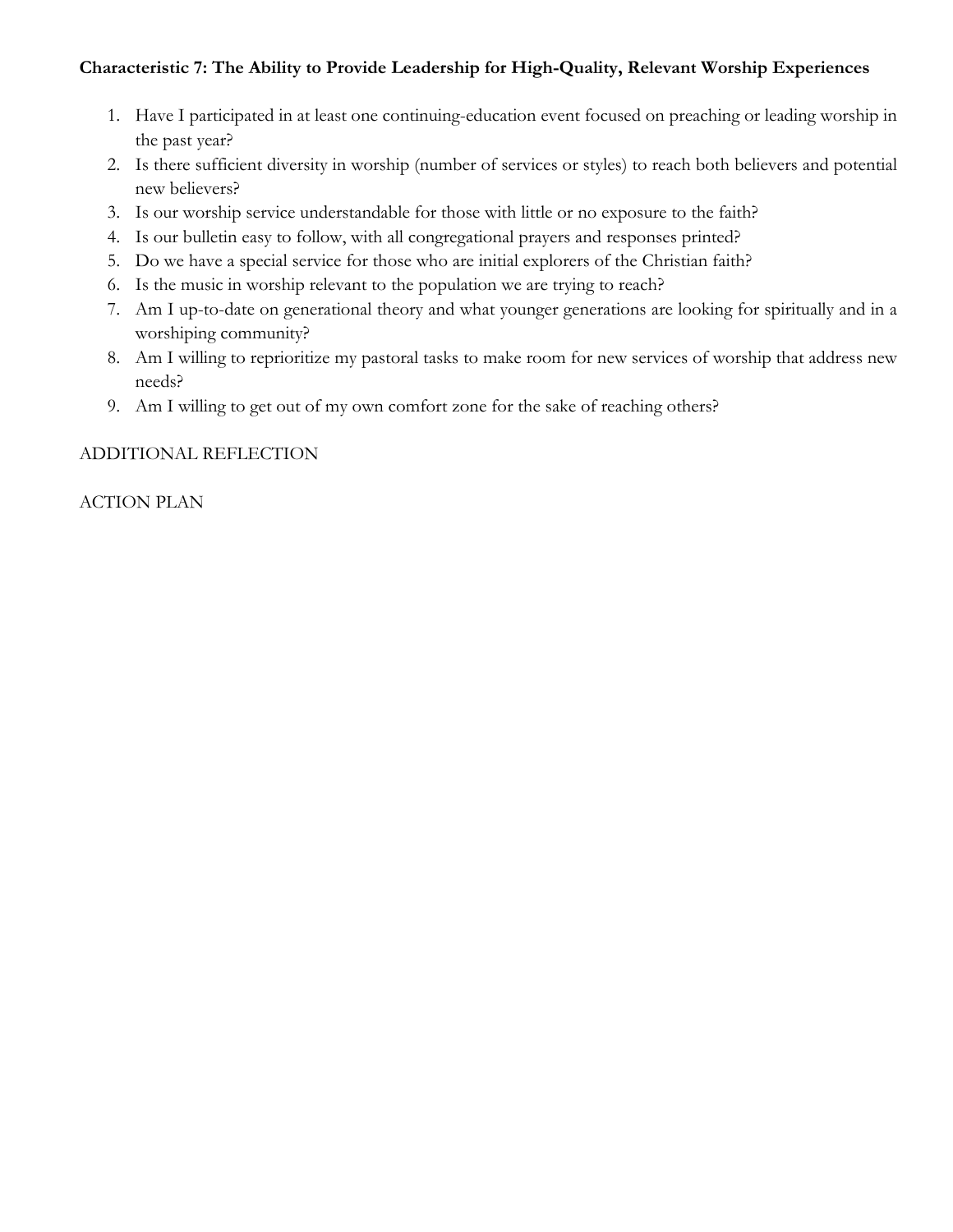## **Characteristic 8: The Ability to Identify, Develop, and Support Lay Leaders**

- 1. Whom have I nurtured into a new leadership position this year?
- 2. How have I encouraged new members to use their gifts in the life of the congregation?
- 3. What leadership training opportunities were provided for existing leaders?
- 4. How many workshops or conferences did I attend with congregational leaders?
- 5. In what specific ways did I support existing leaders?
- 6. How often did I meet one-on-one with key leaders to offer encouragement and support?
- 7. How did I fulfill my role as "coach" with leaders this year?
- 8. How often did I pray for the church's lay leadership team?

## ADDITIONAL REFLECTION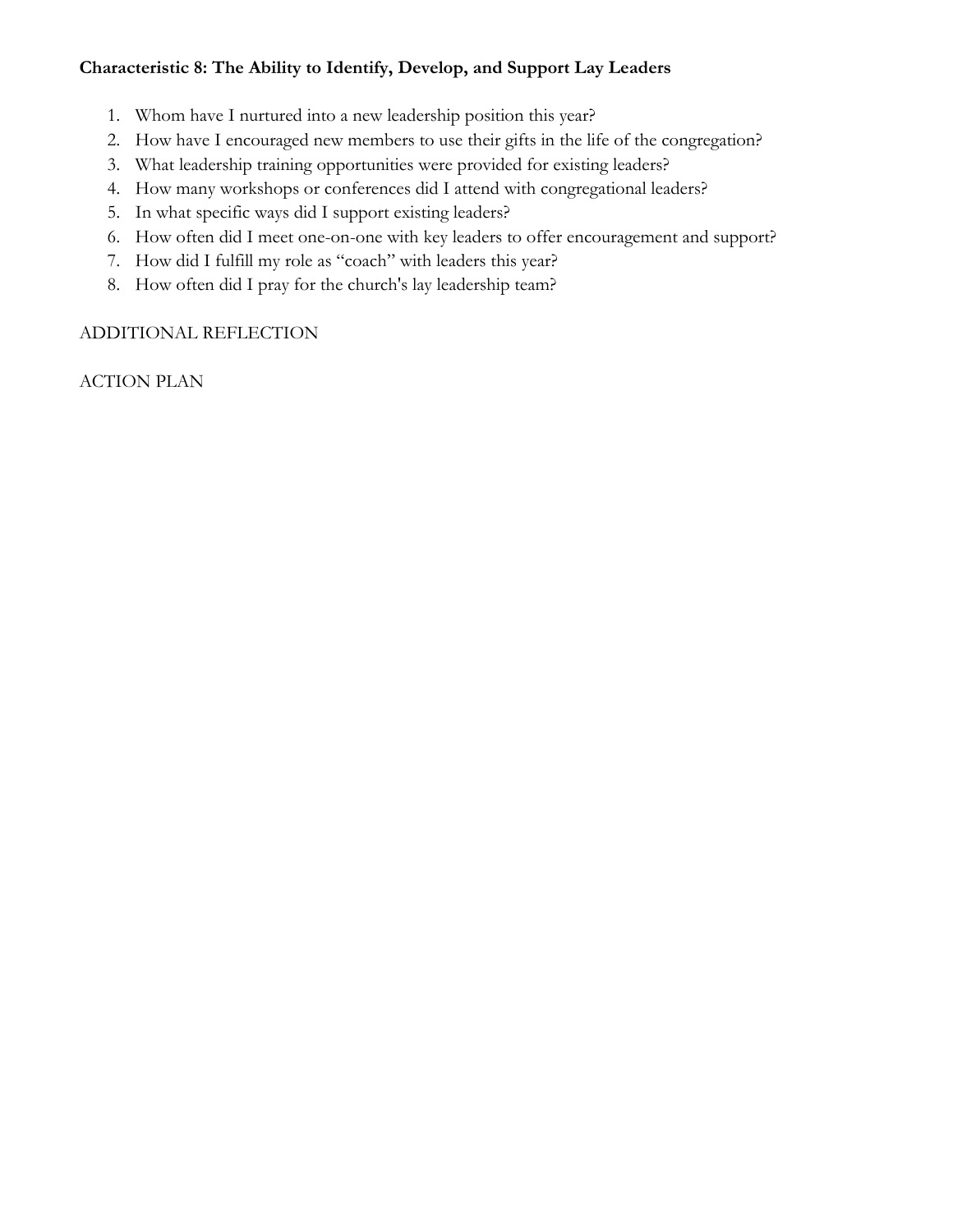**Characteristic 9: The Ability to Build, Inspire, and Lead a Staff/Volunteer Team (Note: in smallermembership congregations the staff may consist entirely of volunteers plus the pastor.)** 

- 1. How have I contributed to building a healthy workplace?
- 2. Can the members (both staff and volunteer) of our leadership team articulate the core values of the team?
- 3. Has our team developed (or reviewed) a staff covenant?
- 4. How often does the staff team meet?
- 5. How often does the staff meet with the volunteer team?
- 6. Are lines of accountability clear in staff and volunteer teams?
- 7. Which of the following components are regular parts of team life?
	- a. Prayer
	- b. Bible study
	- c. Opportunity for personal sharing
	- d. Reflections on our spiritual journeys
	- e. Critique and feedback (on events and professional performance)
	- f. Problem solving
	- g. Collaboration
	- h. Creative brainstorming for new ideas/possibilities
	- i. Learning opportunities (workshops, conferences)
- 8. How often do I meet one-on-one with individual members of the staff?
- 9. Are annual goals/plans subject to entire staff review?
- 10. What are my hopes for the staff team in the coming year?

#### ADDITIONAL REFLECTION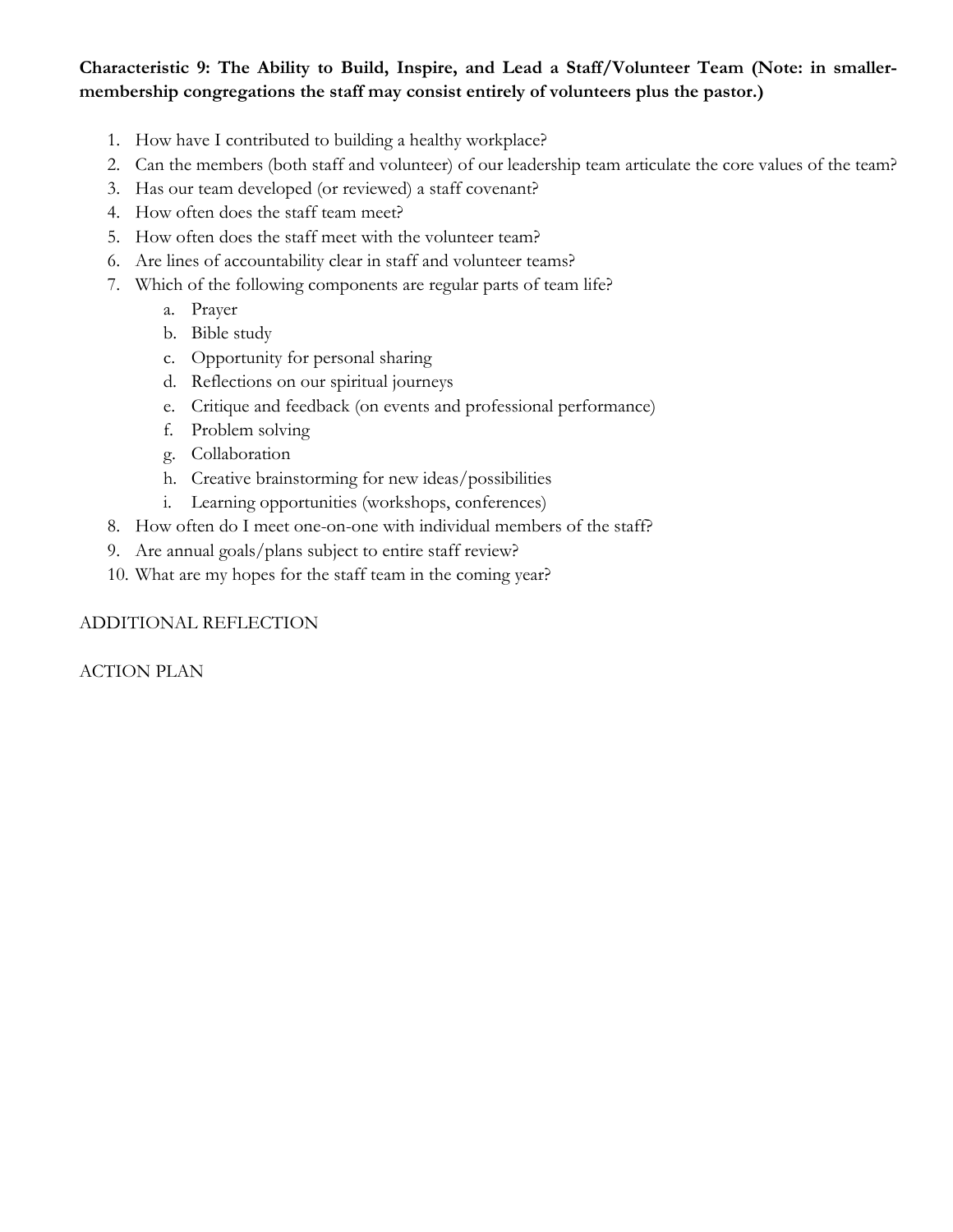## **Characteristic 10: The Ability to Manage Conflict**

- 1. Have I prepared myself to understand the dynamics of conflict in the church (continuing education, reading, etc.)?
- 2. Do I understand my preferred conflict-management style?
- 3. Is there a group of lay leaders responsible for resolving personnel issues?
- 4. Are personnel practices and policies
	- a. written down and available to all?
	- b. reviewed annually?
	- c. faithfully implemented?
- 5. Is there a clear process for resolving differences and/or lodging grievances?
- 6. Do I effectively use the leadership board of the congregation in resolving conflict issues in the larger church family?
- 7. Do I have a personal coach or mentor to whom I can turn when I am the focal point of conflict?
- 8. Do I understand the role and resources of my denomination in helping to resolve conflict?

## ADDITIONAL REFLECTION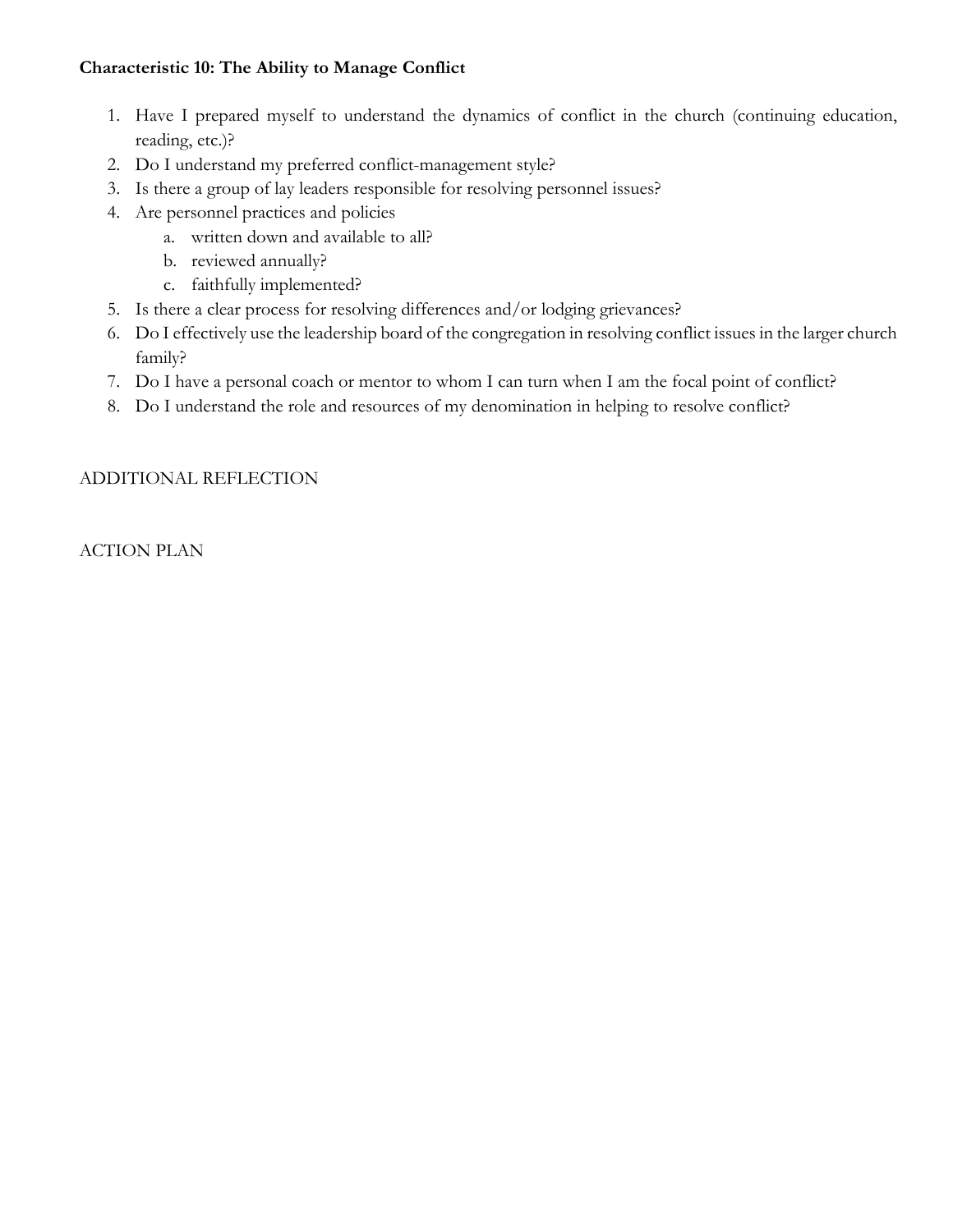## **Characteristic 11: The Ability to Navigate Successfully the World of Technology**

- 1. Am I proficient in basic computer skills?
- 2. Do I use email as a regular way of communicating?
- 3. Does our church have an up-to-date website?
- 4. Am I proficient in the use of presentation software (such as PowerPoint) as an educational tool and worship resource?
- 5. Are the pastor's Sunday sermons available on-line?
- 6. Do I have denominational resources and other ministry aids marked in my Web browser for quick referrals?
- 7. Do I have a clear understanding of the appropriate use of technology in the performance of pastoral care (email, website, prayer chains)?
- 8. Does the church office have voice-messaging capability?
- 9. Does the recorded message give an option for worship service information rather than subjecting all callers to a long recorded monologue?

#### ADDITIONAL REFLECTION